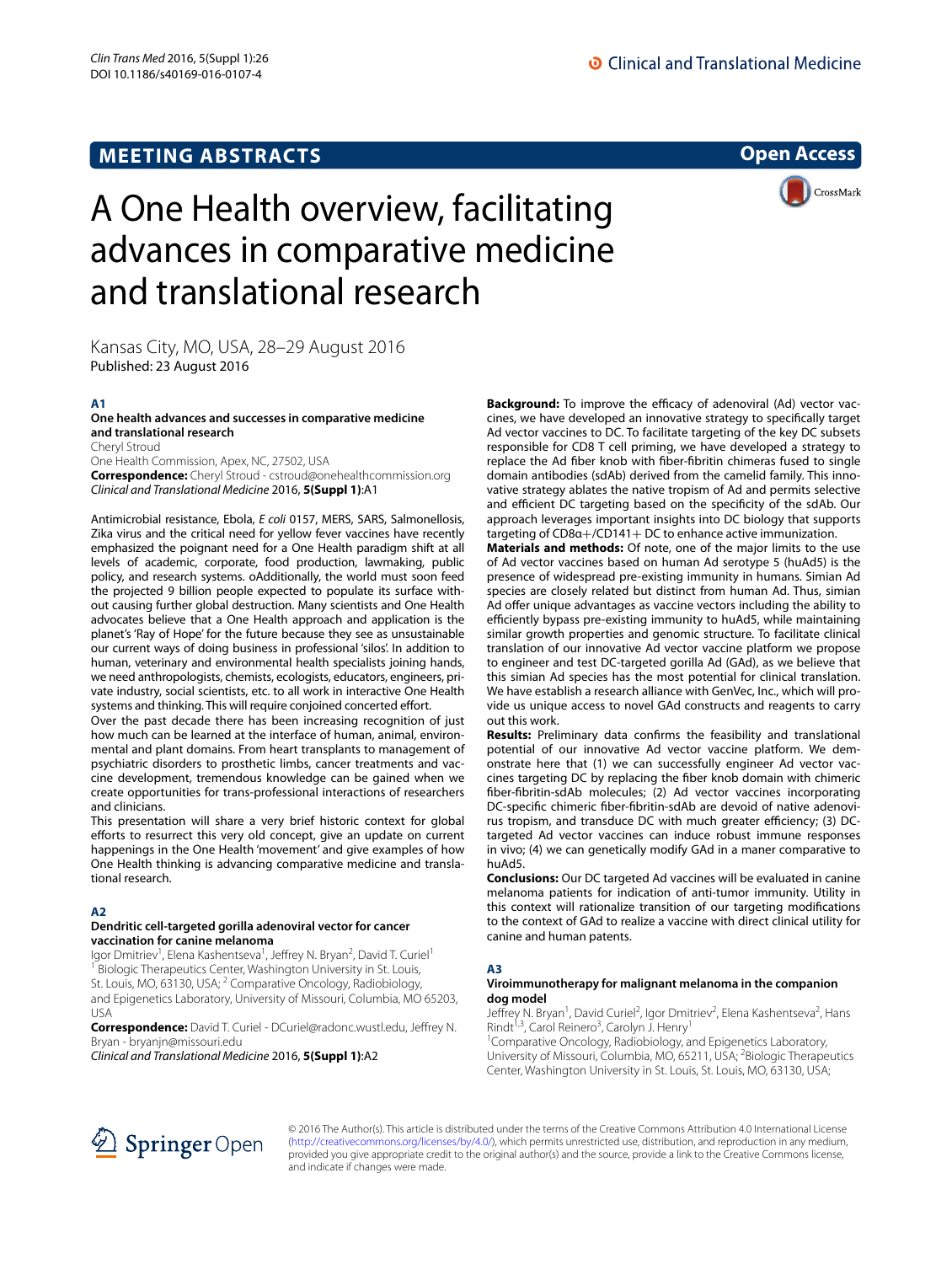<sup>3</sup> Comparative Internal Medicine Laboratory, University of Missouri, Columbia, MO 65203, USA

**Correspondence:** David T. Curiel - DCuriel@radonc.wustl.edu, Jeffrey N. Bryan - bryanjn@missouri.edu

*Clinical and Translational Medicine* 2016, **5(Suppl 1)**:A3

**Background:** Melanoma is an aggressive disease with 9940 deaths expected in 2015. The immune system normally protects against development of cancer; however, immune tolerance (a state of antigen unresponsiveness) to melanoma allows progression to a bulky or metastatic state. Outbred companion dogs develop malignant melanoma (CMM) with similar aggressive metastatic traits. The canine immune system both reacts to and is suppressed by similar tumor mechanisms as human, unlike other models. Recent clinical studies have demonstrated incompletely effective anti-tumor immunotherapy efficacy using dendritic cells (DC) vaccines.

**Materials and methods:** Our goal is to construct a modular immunotherapy strategy to stimulate DC to induce potent anti-tumor antigen-specific reactions. We will also develop the canine-specific immunology toolkit to demonstrate this response. The hypothesis is that chimpanzee adenovirus (ChAd) targeted by anti-CD40 camelid single-domain antibody (sdAb) containing a human tyrosinase (huTyr) cassette (a melanoma xeno-antigen) will cause maturation of myeloid DC, elaboration of the xeno-antigen payload, and an anti-tumor immune response.

**Results:** Three client-owned dogs with naturally-occurring CMM will be enrolled in a trial of anti-CD40 sdAb-targeted ChAd. Dogs will have CMM of Stage I–III disease. Following Ad therapy, anti-melanoma immunity will be evaluated using antigen-specific delayed hypersensitivity skin test, immunohistochemistry localization of huTyr on DC in skin biopsies, huTyr-specific IgG by ELISA, and ex vivo cytokine elaboration by huTyr stimulation of lymphocytes.

**Conclusions:** This strategy is expected to generate proof-of-principle for viroimmunotherapy in a highly stringent model of disease. The immunological confirmation of antigen-specific response will facilitate rapid translation to the human clinic.

# **A4**

## **Of mice and men (and dogs!): development of a commercially licensed xenogeneic DNA vaccine for companion animals with malignant melanoma**

Philip J. Bergman<sup>1,2,3</sup>

<sup>1</sup>Katonah Bedford Veterinary Center, Bedford Hills, NY, 10507, USA; <sup>2</sup>Clinical Studies Division, VCA, Los Angeles, CA 90064, USA; <sup>3</sup>Adjunct Associate Faculty, Memorial Sloan‑Kettering Cancer Center, New York, NY 10065, USA

**Correspondence:** Philip Bergman ‑ Philip.Bergman@vca.com *Clinical and Translational Medicine* 2016, **5(Suppl 1)**:A4

Melanoma is the most common oral malignancy in the dog. Oral and/ or mucosal melanoma is generally considered an extremely malignant tumor with a high degree of local invasiveness and metastatic propensity. Median survival times for dogs with oral melanoma treated with surgery are approximately 12–18, 5–9 and 3 months with stage I, II and III disease, respectively. Significant negative prognostic factors include stage, size, evidence of metastasis and a variety of histologic criteria. Standardized treatments such as surgery, coarse-fractionation radiation therapy and chemotherapy have afforded minimal to modest stage-dependent clinical benefits and death is usually due to systemic metastasis. Numerous immunotherapeutic strategies have been employed to date with variable clinical efficacy. Xenogeneic DNA vaccination with a wide variety of targets induces immune responses resulting in generation of Ag-specific T cells and antibodies as well as anti-tumor responses and prolongation of survival. These studies led to a USDA-CVB multi-site clinical trial of xenogeneic human tyrosinase in dogs with stage II or III locally controlled oral malignant melanoma with approval in December, 2009. The use of xenogeneic DNA vaccines appears to represent a leap forward in clinical efficacy. Oral melanoma is a spontaneous syngeneic cancer occurring in outbred, immunocompetent dogs and appears to be the most clinically faithful therapeutic model for human melanoma; further use of canine melanoma as a therapeutic model for human melanoma is strongly encouraged. Our results suggest that veterinary and human cancer centers can effectively collaborate and develop therapeutics which lead to governmental licensure and commercial success.

### **A5**

## **Successful immunotherapy with a recombinant HER2‑expressing**  *Listeria monocytogenes* **in dogs with spontaneous osteosarcoma paves the way for advances in pediatric osteosarcoma**

Nicola J. Mason<sup>1</sup>, Josephine S. Gnanandarajah<sup>1</sup>, Julie B. Engiles<sup>1</sup>, Falon Gray<sup>1</sup>, Danielle Laughlin<sup>1</sup>, Anita Gaurnier-Hausser<sup>2</sup>, Anu Wallecha<sup>3</sup>, Margie Huebner<sup>4</sup> and Yvonne Paterson<sup>5</sup>

<sup>1</sup>University of Pennsylvania School of Veterinary Medicine, 3900 Delancey Street, Philadelphia, PA 19104, USA; <sup>2</sup>Office of Professional Studies in the Health Sciences, Drexel University College of Medicine, Room 4801 New College Building, 245 North 15th Street, Philadelphia, PA 19102, USA; 3 Advaxis Inc. 305 College Road East, Princeton, NJ 08540, USA; 4 <sup>4</sup>ClinData Services Inc., 6713 Holyoke Court, Fort Collins, CO 80525, USA; 5 Department of Microbiology, University of Pennsylvania Perelman School of Medicine, 319A Johnson Pavilion, 3610 Hamilton Walk, Philadelphia, PA 19104, USA

**Correspondence:** Nicola J. Mason ‑ nmason@vet.upenn.edu *Clinical and Translational Medicine* 2016, **5(Suppl 1)**:A5

**Background:** Osteosarcoma is an aggressive, mesenchymal bone tumor that affects 400 children annually. Standard of care includes amputation and chemotherapy however, 30 % of patients die from metastatic disease. No therapeutic advances have been made in osteosarcoma for 30 years. Pet dogs spontaneously develop osteosarcoma that shares similar clinical, biological and molecular features with pediatric osteosarcoma. Canine standard of care involves amputation and chemotherapy, however, the majority of dogs die from metastatic disease within 1 year. We have taken a comparative approach to determine whether a recombinant HER2 expressing *Listeria* (*Lm*-LLOchuHER2) can prevent the development of metastatic osteosarcoma.

**Materials and methods:** 18 dogs that had undergone amputation and chemotherapy for HER2  $+$  appendicular osteosarcoma were recruited to a phase  $1, 3 + 3$  dose escalation clinical trial. After chemotherapy, dogs received *Lm*-LLO-chuHER2 intravenously three times, at 3 week intervals. Dogs were evaluated for adverse events, immune responses against HER2 and progression free survival and overall survival.

**Results:** Repeat doses of up to  $3.3 \times 10^9$  CFU of *Lm*-LLO-chuHER2 were well tolerated. 15/18 dogs developed immune responses against HER2 within 6 months of immune therapy. Median progression free survival was 615 days and overall survival was 965 days compared to overall survival of a historical control group that was 420 days.

**Conclusions:** Administration of *Lm*-LLO-chuHER2 is safe, induces HER2-specific immune responses and prolongs progression free and overall survival in dogs with osteosarcoma. These promising results pave the way for a clinical trial to determine the effectiveness of *Lm*-LLO-chHER2 in preventing metastatic disease in pediatric osteosarcoma.

# **A6**

## **Human clinical development of ADXS‑HER2**

Daniel O'Connor

Advaxis Immunotherapies, Inc., Princeton, NJ 08540, USA **Correspondence:** Daniel O'Conner ‑ OConnor@advaxis.com *Clinical and Translational Medicine* 2016, **5(Suppl 1)**:A6

ADXS-HER2 is an *Lm* Technology™ immunotherapy product candidate being developed by Advaxis to target HER2 expressing cancers. ADXS-HER2 has received orphan drug designation by the U.S. Food and Drug Administration (FDA) and the European Medicines Agency (EMA) for the treatment of osteosarcoma. Advaxis is developing ADXS-HER2 for both human and animal health, and has seen encouraging data in canine osteosarcoma, which is considered a model for human osteosarcoma.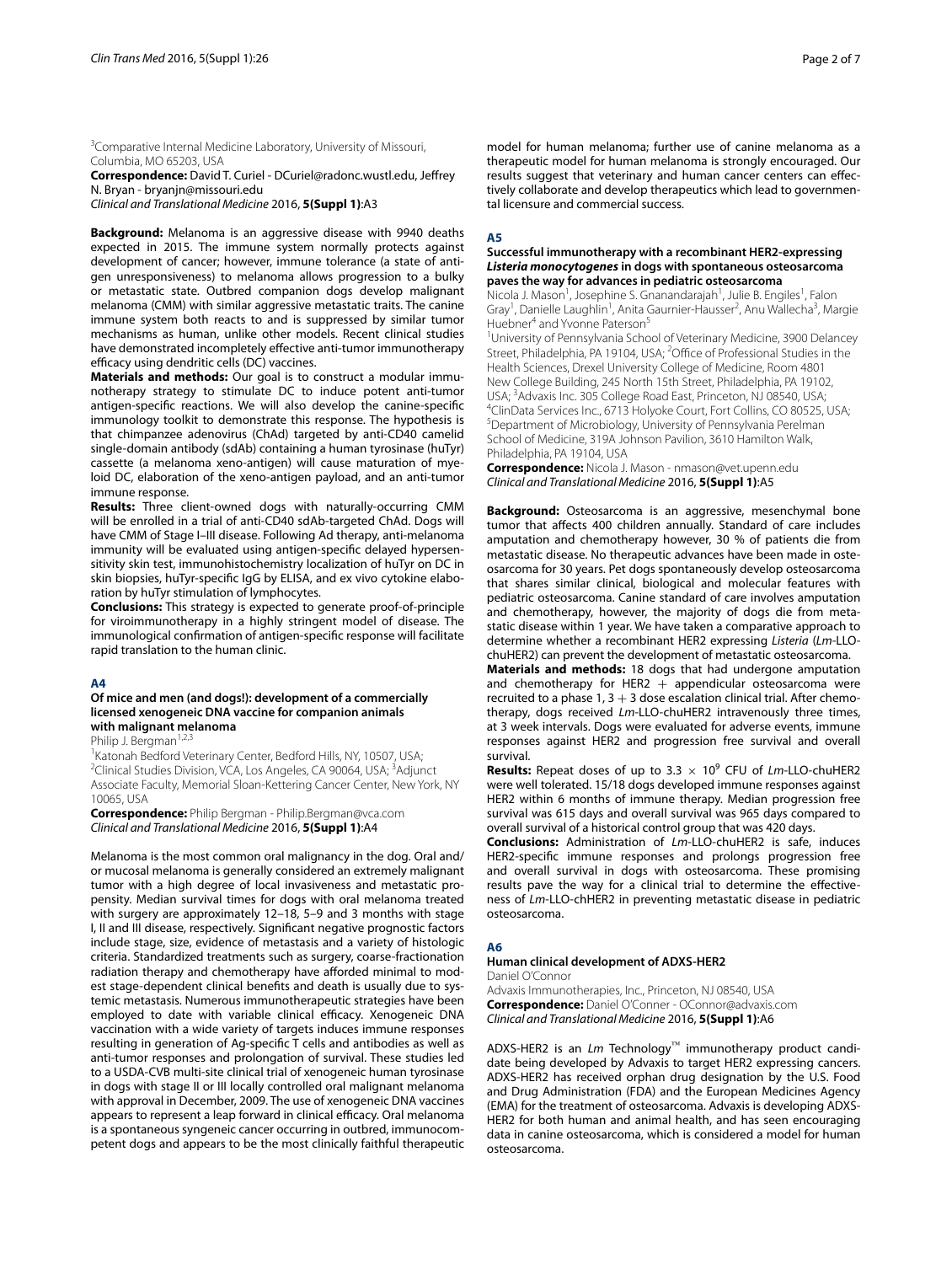Dr. Nicola Mason, PhD, BVetMed, associate professor of medicine at the University of Pennsylvania School of Veterinary Medicine, evaluated the immunogenicity, safety, and impact of attenuated, recombinant Listeria monocytogenes (Lm) transformed with a HER2/Neu fusion protein (ADXS-HER2) on survival in 18 dogs with surgically treated osteosarcoma. Advaxis has licensed ADXS-HER2 to Aratana Therapeutics, Inc. for the development of pet therapeutics and expects that the HER2 construct will be conditionally approved in 2016 to treat dogs with osteosarcoma.

Human epidermal growth factor receptor 2 (HER2) is overexpressed in a percentage of solid tumors such as gastric, bladder, brain, pancreatic, ovarian and pediatric bone cancer (osteosarcoma). HER2 expression is associated with more aggressive disease, increased risk of relapse and decreased overall survival, and is an important target for immunotherapy.

## **A7**

#### **Leveraging use of data for both human and veterinary benefit** Laura S. Treml

Aratana Therapeutics, Inc., Leawood, Kansas 66211, USA **Correspondence:** Laura S. Treml ‑ ltreml@aratana.com *Clinical and Translational Medicine* 2016, **5(Suppl 1)**:A7

Naturally-occurring diseases in client-owned dogs and cats often mimic diseases that occur in humans. Because pet animals are outbred and share their environment with humans, disease in these animals is thought to be a better model of human disease than those that can be produced in laboratory animals. Therefore, data produced in studies in veterinary patients can often promote human development programs. This data can also be used as part of the data package submitted to regulatory agencies for veterinary products.

Advaxis, Inc. is developing a *Listeria monocytogenes*-based therapeutic vaccine for use in humans with osteosarcoma. Aratana Therapeutics, which licensed the product from Advaxis, is developing the same therapeutic vaccine for use in dogs with osteosarcoma, seeking licensure for this product from the United States Department of Agriculture, Center for Veterinary Biologics (USDA-CVB). Immunotherapies most often fall under the jurisdiction of USDA-CVB and the agency requires specific information about the manufacturing, safety and effectiveness of all products that they govern. Effectiveness data generated to support human development programs can be used to support the regulatory requirements for veterinary use.

## **A8**

## **Biologic replacement of the knee: innovations and early clinical results**

James P. Stannard

Department of Orthopaedic Surgery, Missouri Orthopaedic Institute, 1100 Virginia Ave., Columbia, MO 65212, USA

**Correspondence:** James P. Stannard ‑ stannardj@health.missouri.edu *Clinical and Translational Medicine* 2016, **5(Suppl 1)**:A8

Articular cartilage injuries are a major cause of pain and dysfunction in the knee. Translational research in this area led to a number of innovations and the formation of the Mizzou Biojoint Center. This presentation will focus on the innovations and early clinical results from the Mizzou Biojoint Center. Several patients have experienced remarkable clinical improvement allowing them to resume an active lifestyle.

Several breakthroughs have occurred as a result of the partnership between the Missouri Orthopaedic Institute and the Comparative Orthopaedics Laboratory at the University of Missouri. We have determined that at least 70% of the chondrocytes in a transplanted specimen must be viable in order to achieve success. We have also analyzed the ideal size and shape for grafts that are being transplanted and determined that a thickness of only 6–7 mm is ideal to balance strength with diffusion characteristics. We have also determined that soaking the donor graft in the recipients bone marrow aspirate concentrate exponentially speeds the process of boney incorporation of the graft. Finally, we have determined that storage in a special media at room temperature yields grafts with better chondrocyte survival at 60 days than chondrocyte survival with conventional storage methods at 28 days.

Early results of the Biojoint articular cartilage transplants demonstrate improvements in function scores, International Knee Documentation Committee scores, VAS pain scores, and the promis mobility score. The most remarkable improvements occurred at 1 year following the procedure. Several examples of clinical cases will be discussed.

Biologic replacement of full thickness articular cartilage changes has undergone dramatic changes at the Univesity of Missouri as a result of a unique translational partnership between the Missouri Orthopaedic Institute and the Comparative Orthopaedics Laboratory.

## **A9**

#### **Mizzou BioJoint Center: a translational success story** James L. Cook

Comparative Orthopaedic Lab, Mizzou BioJoint Center, Missouri Orthopaedic Institute, University of Missouri, Columbia, MO 65211, USA **Correspondence:** James L. Cook ‑ cookjl@health.missouri.edu *Clinical and Translational Medicine* 2016, **5(Suppl 1)**:A9

The Mizzou BioJoint Center is a sub-specialty clinical service dedicated to providing cutting edge treatments for joint problems. These treatments are designed to restore patients' function and quality of life. At the center, physicians and scientists work together on a daily basis to find optimal, evidence-based solutions for the most common joint disorders affecting society today.

The Mizzou BioJoint Center was birthed from translational research performed under the One Health–One Medicine umbrella, which is a hallmark focus of research at the University of Missouri. Research in the Comparative Orthopaedic Lab that was initially focused on dogs and horses proved to be very safe and effective in veterinary medicine and so the process of translation to human application was pursued. This process involved a team of veterinarians, physicians, and scientists working together to develop techniques and instrumentation for preserving and implanting allograft tissues for joint restoration through a series of in vitro, ex vivo and animal model studies. This translational research came to fruition in terms of validation of pre-clinical safety and efficacy based on FDA, ASTM and AATB standards, and was subsequently funded for first-in-man trials. Several of the technologies involved in the BioJoint process have been licensed and are now being used commercially as well.

Initial results in human patients have been excellent overall and the Mizzou BioJoint Center has already become an internationally-recognized center of excellence for delivering innovative restorative solutions for the joint problems experienced by millions of people worldwide. Importantly, this concept is still helping veterinary patients as well.

## **A10**

# **University and industry translational partnership–from the lab to commercialization**

Marc Jacobs

Musculoskeletal Transplant Foundation (MTF), Edison, NJ 08837, USA **Correspondence:** Marc Jacobs ‑ marc\_jacobs@mtf.org *Clinical and Translational Medicine* 2016, **5(Suppl 1)**:A10

MTF is a registered and certified, non-profit tissue bank that recovers, prepares, and distributes allograft tissue forms worldwide for surgical use in multiple orthopaedic specialities, wound care, and general and plastic reconstructive surgery. MTF provides peer reviewed Foundation Grants and Directed Research Grants to support the advancement of allograft science and product development partnerships.

Successful translation of proprietary university research to commercial applications can take many paths. The MIZZOU/MTF partnership began with a review of MIZZOU proprietary technology for fresh osteochondral allografts, intellectual property, and in vitro and in vivo data provided by MIZZOU. MTF considered the surgeon and patient benefits of the technology, the Regulatory pathway and potential reimbursement requirements, synergy of the MIZZOU and MTF goals, and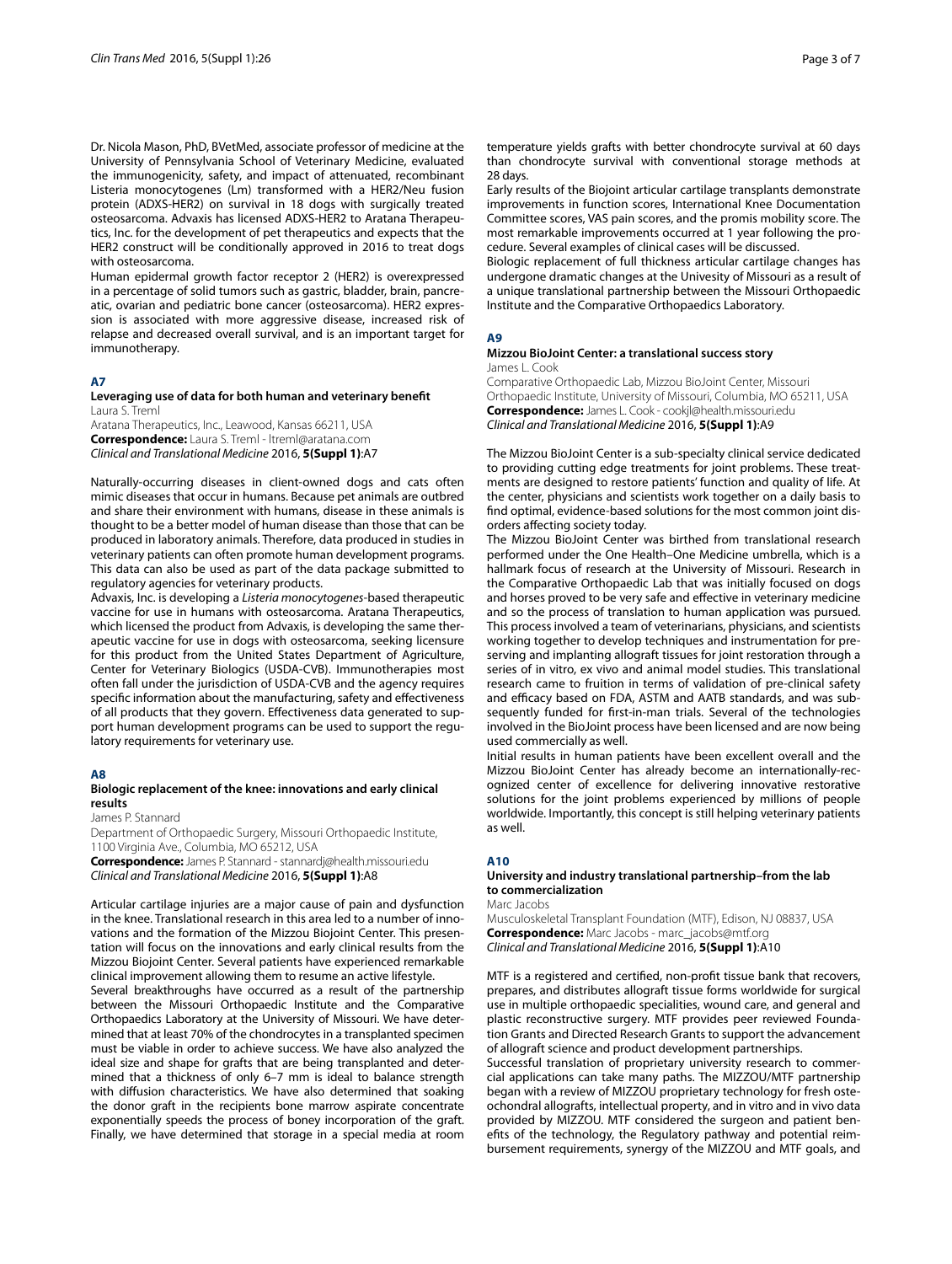MTF's competencies to actively support commercial development and product distribution in its due diligence review. A partnership was created through a Sponsored Research Agreement (SRA) funded by MTF that defined the development activity protocols, resources, and safety and efficacy outcomes required to translate the technology to commercialization. An Option to License the MIZZOU intellectual property including predetermined licensing terms was created simultaneously with the SRA

SRA activity focused on process development and tissue supply by MTF and in vitro measurements at MIZZOU. Successful completion of the SRA has resulted in initiation of an approved patient assessment study and limited distribution of the allograft tissue to select sites to create journal publications that will describe the health care and patient efficacy benefits of the technology.

# **A11**

## **Beyond docking: an evolutionarily guided OneHealth approach to drug discovery**

Gerald J. Wyckoff, Lee Likins, Ubadah Sabbagh, Andrew Skaff Division of Molecular Biology and Biochemistry, School of Biological Sciences, University of Missouri-Kansas City, Kansas City, MO 64110, USA **Correspondence:** Gerald J. Wyckoff ‑ wyckoffg@umkc.edu *Clinical and Translational Medicine* **2016, 5(Suppl 1):A11**

Solving the problems inherent in modern drug discovery will require more than just changing how we are going to examine small molecules and potential targets. It instead will require a completely different mindset that recognizes why drugs fail to come to market, how we can utilize data integrated across human and animal health, and a precision medicine approach designed to discover new targets and lead compounds- possibly before the conditions the target proteins underlie are even understood clinically. The advent of clinical whole genome sequencing means that the average genetic fitness load carried by individuals—the sum of their proclivity towards disease when encountering certain environmental factors- will start to be revealed. We analyzed data from publically available sources and carried out statistical analysis in R. Our work shows that genes which code for the proteins which are the targets of most successful drugs are quite evolutionarily conservative- especially when compared to those genes which are causal for disease. In addition, orphan diseases in Humans have cognates in both companion and farm animals which can be studied and developed to help further drug development while at the same time expanding the market for new drugs. We conclude that a OneHealth approach towards finding new drug targets, and associated small molecules, is warranted- from both a market perspective and an evolutionary one- to maximize successful drug development for future precision medicine implementations. We highlight potential novel methodologies for finding these targets that will require further development.

**Acknowledgements:** The authors would like to thank Ada Solidar (B-tech Consulting). This work was funded in part by subcontracts to Dr. Wyckoff from NIH 2 R44 GM097902-02A1 (Dockhorn, PI) and NIH 1 R21 AI113552-01 (Geisbrecht, PI).

**Competing interests:** Gerald J. Wyckoff has an equity stake in Zorilla Research, LLC.

# **A12**

# **Challenges and opportunities for data applications in animal health: from precision medicine to precision husbandry**

Amado S. Guloy

Rex Animal Health, Kansas City, KS 66103, USA **Correspondence:** Amado S. Guloy ‑ amado@rexanimalhealth.

com *Clinical and Translational Medicine* **2016, 5(Suppl 1):A12**

The use of "big data" in healthcare is becoming more widely accepted especially with the announcement of the precision medicine initiative. The increase in adoption of electronic health records, genomics/proteomics/transcriptomics/etc. databases, and the aggregation of environmental data has opened up doors with which researchers can truly understand disease transmission and pathogenesis.

Animal health databases tend to be far more robust than even the most robust human health databases. The opportunity for the development of precision medicine and precision husbandry is wide open, but there remains many challenges standing in the way. This presentation aims to cover the challenges and opportunities that are left in this wide open space.

# **A13**

## **A cloud‑based programmable platform for health** Harlen D. Hays

Cerner Corporation, Kansas City, MO 64117, USA **Correspondence:** Harlen D. Hays ‑ harlen.hays@cerner.com *Clinical and Translational Medicine* **2016, 5(Suppl 1):A13**

*HealtheIntent* is a multi-purpose, programmable platform designed to scale at a population level while facilitating health and care at a person and provider level. This cloud-based platform enables health care systems to aggregate, transform and reconcile data across the continuum of care. *HealtheIntent* collects data from multiple, disparate sources in near real-time, providing clarity to millions of data points in an actionable and programmable workflow. It enables organizations to identify, score and predict the risks of individual patients, allowing them to match the right care programs to the right individuals.

This presentation will focus on the ways in which a platform such as this could be used to accelerate the adoption curve of new research and connect disparate sources of information to provide a more complete picture of health and wellness for populations. Through integration of geospatial information, it will be possible to create bridges between human and animal health that can be used at the point of care. Special attention will be paid to how this will enable further research and integration of new knowledge.

**Competing interests:** Mr. Hays is an employee of Cerner Corporation, the provider of the *HealtheIntent* platform.

# **A14**

### **Comparative oncology: One Health in action** Amy K. LeBlanc

Comparative Oncology Program, Center for Cancer Research, National Cancer Institute, National Institutes of Health, Bethesda, MD 20892, USA **Correspondence:** Amy K. LeBlanc ‑ amy.leblanc@nih.gov *Clinical and Translational Medicine* **2016, 5(Suppl 1):A14**

Cancer researchers have a unique opportunity to include naturally occurring cancers in pet dogs as translational models in the development path of new human cancer drugs, to the ultimate benefit to both species. Naturally occurring cancers in pet dogs and humans share many features, including histological appearance, tumor genetics, molecular targets, biological behavior, and response to both conventional and novel targeted cancer therapies. Formal integration of studies including pet dogs with cancer is becoming a more common component of an innovative cancer drug development process. Because no gold standard treatments exist for pet animals with cancer, new treatments can be provided to pet dogs with cancer at earlier stages of progression than human trials. Flexibility in the conduct and design of such trials permits serial collection of biologic samples and imaging endpoints during exposure to novel cancer agents. Lastly, cancer progresses at a faster rate in pet dogs than in humans; accordingly, these studies can be completed without interrupting the existing development path. The intramural NCI's Center for Cancer Research established the comparative oncology program (COP) to develop this novel cancer drug development opportunity, address potential risks with this approach, and establish the organizational infrastructure to undertake translational clinical trials in pet dogs. This clinical trial infrastructure unites study sponsors with 22 academic veterinary centers to support multicenter clinical trials of investigational therapeutics. In this presentation we provide examples of such trials and the unique aspects of drug development that are addressed within the conduct and design of the trial.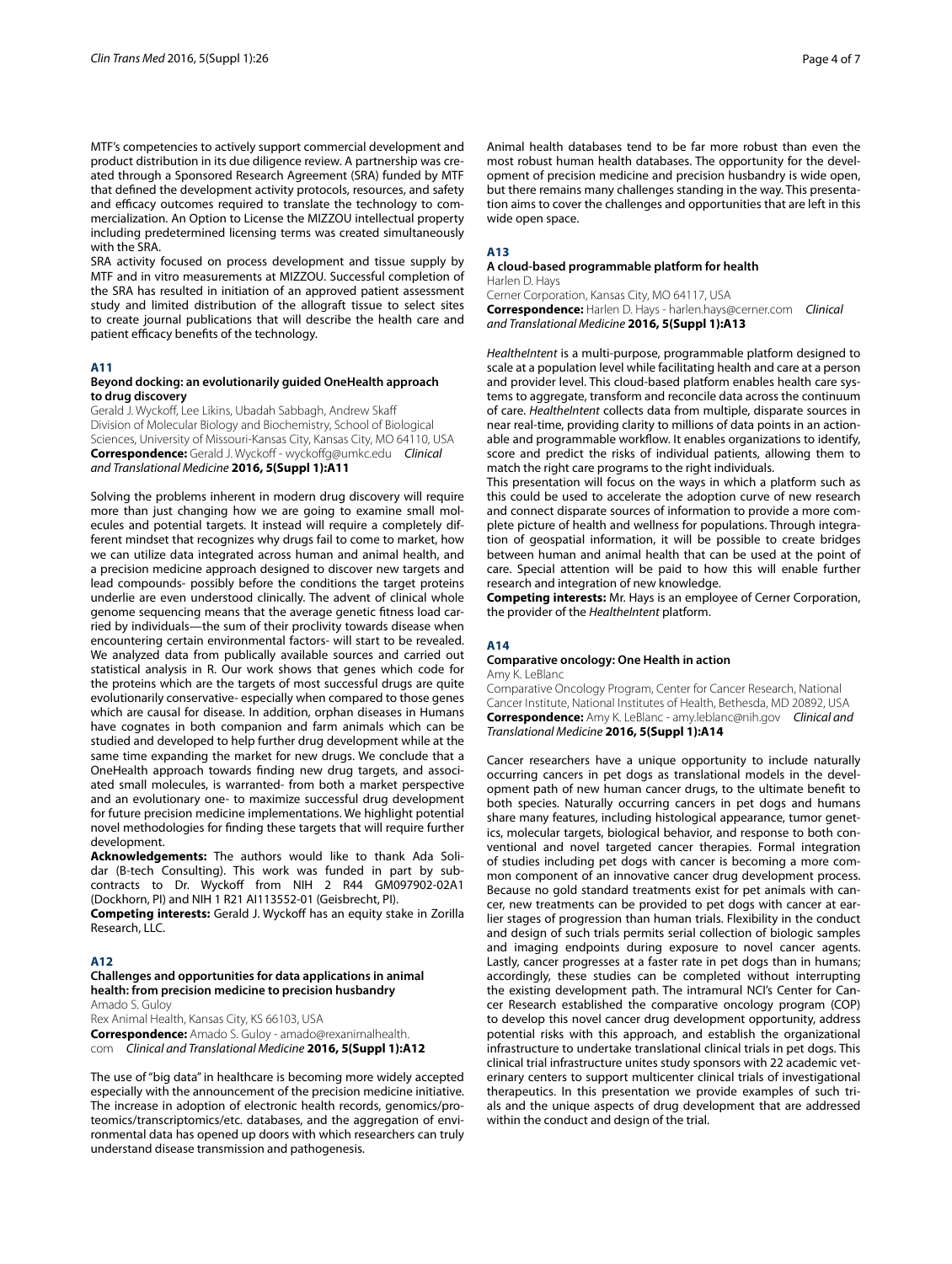## **A15**

## **Companion animal diseases bridge the translational gap for human neurodegenerative disease**

Joan R. Coates<sup>1</sup>, Martin L. Katz<sup>2</sup>, Leslie A. Lyons<sup>1</sup>, Gayle C. Johnson<sup>3</sup>, Gary S. Johnson<sup>3</sup>, Dennis P. O'Brien<sup>1</sup>

<sup>1</sup> Departments of Veterinary Medicine and Surgery, <sup>2</sup>Mason Eye Institute,<br><sup>3</sup>Veterinary Pathobiology, Comparative Neurology Program, University <sup>3</sup>Veterinary Pathobiology, Comparative Neurology Program, University of Missouri, Columbia, MO 65211, USA

**Correspondence:** Joan R. Coates ‑ CoatesJ@missouri.edu *Clinical and Translational Medicine* **2016, 5(Suppl 1):A15**

Many inherited neurodegenerative diseases in our companion animals share important similarities to human diseases in terms of clinical signs, pathology and genetics and may prove to be excellent models of these conditions. Veterinary researchers play a critical role in characterization of the natural history of inherited neurologic diseases in animals. Recent advances in molecular genetics allow for rapid identification of the mutation underlying the disease and correlation with the genetic basis of the corresponding human disease. Disease mutation discovery enables further understanding of pathophysiologic mechanisms and ultimately development of rational approaches to therapy. *Thus, a naturally*-*occurring canine disease model offers a ready clinical population where therapies can be evaluated in a setting closely mimicking human clinical trials.*

Therapeutic studies using transgenic rodent models often fail to predict efficacy and outcome in human patients. As an intermediate-sized model of a naturally-occurring neurodegenerative diseases, dogs will yield data more relevant to the human disease. Similarities between the canine and human nervous systems in size and complexity, and the homogeneity in onset and clinical progression of many canine diseases facilitate therapy translation. Moreover, utilizing established disease measures in canine models provide sensitive and specific milestones of disease progression and therapeutic response that parallels surrogate markers used in human patients. Importantly, canine disease models permit studies of therapy intervention using similar procedures as those in human patients. Demonstrating dosing and delivery paradigms and safety of therapy in the canine disease models will provide key supportive data and improve the probability of clinical trial success.

## **A16**

# **Duchenne muscular dystrophy gene therapy**

Dongsheng Duan

Department of Molecular Microbiology and Immunology, Department of Neurology, Department of Bioengineering, University of Missouri, Columbia, MO 65212, USA

**Correspondence:** Dongsheng Duan ‑ duand@health.missouri. edu *Clinical and Translational Medicine* **2016, 5(Suppl 1):A16**

Duchenne muscular dystrophy (DMD) is caused by dystrophin deficiency. Gene therapy holds a great promise to restore dystrophin expression and ameliorate muscle disease. Adeno-associated virus (AAV) is currently the leading vector for DMD gene therapy. However, AAV can only carry a 5-kb genome while the full-length dystrophin coding sequence is 11.2-kb. To overcome this hurdle, investigators have developed highly abbreviated synthetic mini- and micro-dystrophin genes. The minigenes are 6 to 8-kb in length. They evolve from a 6.2-kb naturally occurring minigene that results in ambulation to the age 61. We have developed a series of dual and tri-AAV vectors that can deliver the minigene and even the full-length dystrophin cDNA. In dual vectors, the minigene expression cassette is split to two parts and individually packaged in an AAV vector. Reconstitution is achieved in muscle through engineered recombination signals. Dual AAV minigene delivery has resulted in saturated transduction following direct muscle injection and widespread transduction after intravenous injection in mouse models of DMD. A microgene carries only one-third of dystrophin cDNA. We have recently engineered novel microgenes that can anchor neuronal nitric oxide synthase (nNOS) to the sarcolemma. We further demonstrated therapeutic efficacy in mouse models of DMD. In preparation for human translation, we recently tested AAV

microgene therapy in the canine model. Direct muscle injection ameliorated histopathology and improved muscle function. Importantly, a single intravenous injection resulted in whole body micro-dystrophin expression and amelioration of histological lesions. Our results have set the foundation for bodywide gene therapy in DMD patients.

**Acknowledgements:** Our studies are supported by NIH, DOD, Jesse's Journey, MDA, PPMD and Hope for Javier.

**Disclosure:** Dongsheng Duan is a member of the scientific advisory board for and an equity holder of Solid GT, a subsidiary of Solid Biosciences.

## **A17**

## **Polycystic kidney disease: cellular mechanisms to emerging therapies**

James P. Calvet

Kidney Institute, University of Kansas Medical Center, Kansas City, KS 66160, USA

**Correspondence:** James P. Calvet ‑ jcalvet@kumc.edu *Clinical and Translational Medicine* **2016, 5(Suppl 1):A17**

Autosomal dominant polycystic kidney disease (ADPKD) is a proliferative disorder in which thousands of cysts develop from renal tubules, enlarging over decades of time to eventually overwhelm the kidneys. Cyst formation in PKD involves both neoplastic cell growth and cyst-filling fluid secretion. Secondary effects of cyst growth including inflammatory infiltrates and fibrosis contribute to renal failure. Murine genetic models of PKD have been instrumental for mutation analysis, structure–function studies, and for elucidating the mechanisms of cyst formation, growth and enlargement, and disease progression, and have served as models for the development of therapies to slow cyst growth and kidney enlargement.

The protein products of the ADPKD genes PKD1 and PKD2 are polycystin-1 and polycystin-2, which are thought to form a membrane-associated receptor-channel complex that regulates intracellular calcium. Decreasing intracellular calcium can bring about a phenotypic switch causing renal epithelial cells to abnormally proliferate in response to cyclic AMP agonists. By manipulating cellular calcium or cAMP levels it is possible to stimulate cell proliferation and fluid secretion, and in mouse and rat models to affect disease severity. Insights derived from such studies have led to the development of therapies to decrease cAMP and ameliorate cystic disease. One therapy, the vasopressin receptor antagonist, tolvaptan, was successfully tested in a phase 3 clinical trial and is awaiting federal approval. Other therapies based on this idea are in the preclinical or clinical trials pipeline.

# **A18**

## **The domestic cat as a large animal model for polycystic kidney disease**

Leslie A. Lyons, Barbara Gandolfi

Departments of Veterinary Medicine and Surgery, University of Missouri, Columbia, MO 65211, USA

**Correspondence:** Leslie A. Lyons ‑ lyonsla@missouri.edu *Clinical and Translational Medicine* **2016, 5(Suppl 1):A18**

Autosomal dominant polycystic kidney disease (ADPKD) is a commonly inherited disorder that causes the formation of fluid-filled renal cysts leading to renal failure. ADPKD is more common than sickle cell anemia and muscular dystrophy combined. Mutations in the gene *polycystin*–1 (*PKD1)* cause 85 % of ADPKD. The *PKD1* gene is very large and most families with ADPKD have new mutations in the gene, thus, many different mutations cause disease. Feline PKD is also autosomal dominant and has clinical presentations similar to humans. While some cats have severe and rapid disease, dying by 4–6 years, many cats have less prominent disease and live long lives. PKD affects ~38 % of Persian cats worldwide, which is approximately 6 % of cats, making it the most prominent inherited feline disease. The feline version of *PKD1* has a mutation that causes a loss of ~25 % of the tail end of the protein. The same mutation has not been identified in humans, although similar regions of the protein are truncated. Like humans, only one copy of the mutation is needed to cause this severe disease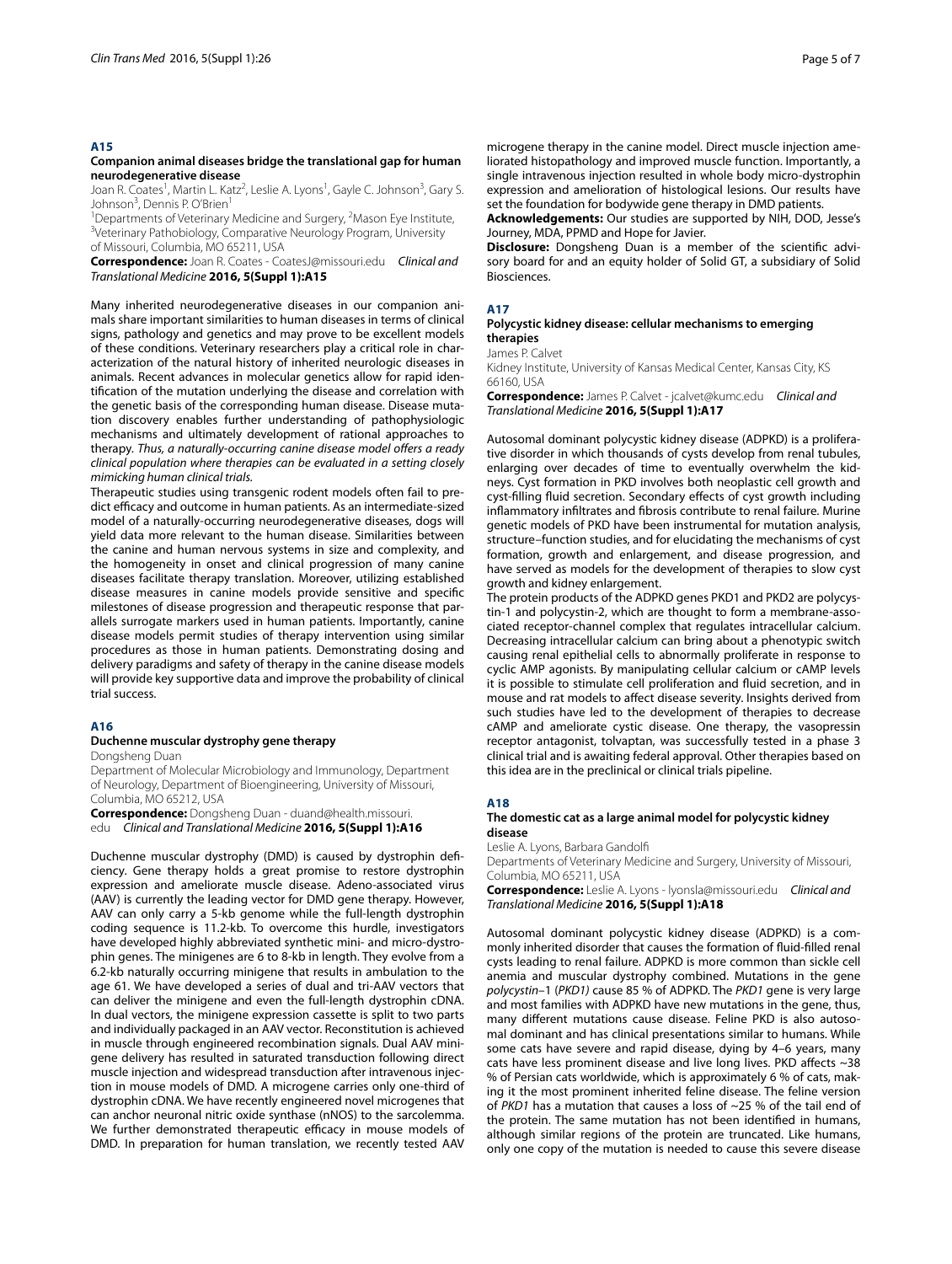and no individuals have two copies of the mutation because it causes death of the developing embryo. Only recently, potential effective treatments for PKD been discovered. Because the cat's disease is so similar to humans, cats can be used to test the efficacy and longerterm effects of these new drugs. Therefore, *domestic cats can be a valuable naturally*-*occurring model to evaluate treatments and therapies for humans with polycystic kidney disease.*

## **A19**

## **The support of basic and clinical research by the Polycystic Kidney Disease Foundation**

David A. Baron

Polycystic Kidney Disease Foundation, Kansas City, MO 64114, USA **Correspondence:** David A. Baron ‑ davidb@pkdcure.org *Clinical and Translational Medicine* 2016, **5(Suppl 1)**:A19

The Polycystic Kidney Disease (PKD) Foundation was founded in 1982 to promote research into the mechanisms of this most common, potentially fatal genetic renal disease, and facilitate the development of novel therapeutics to mitigate the progression of PKD and its systemic pathophysiological consequences. After the NIH, the PKD Foundation is the second largest source of research funds for the two forms of PKD, autosomal dominant (ADPKD) and autosomal recessive (ARPKD). ADPKD, which affects approximately 1/500 live births is caused by mutations in either the *PKD1* or *PKD2* genes that code for polycystin-1 and polycystin-2, respectively. ARPKD, which is diagnosed in about 1/20,000 live births is caused by mutations in *PKHD1*, which codes for fibrocystin. These proteins are associated with the cilium, an organelle present in renal tubular cells, as well as many other cell types in the body. PKD, therefore, is sometimes referred to as a ciliopathy.

Renal cysts grow inexorably for years or decades, causing the destruction of adjacent normal kidney parenchyma and in many cases ultimately cause end stage renal disease, which then necessitates renal replacement therapy—dialysis or kidney transplant. The PKD Foundation is devoted to finding new therapeutic approaches to slow or prevent cyst formation and growth. No specific therapy for PKD is currently approved in the U.S.

The PKD Foundation currently awards 15 two-year basic and clinical research grants and five two-year basic and clinical research fellowships in nephrology every other year to develop novel therapies and the next generation of PKD scientists and clinicians.

# **A20**

## **Using naturally occurring large animal models of human disease to enable clinical translation: treatment of arthritis using autologous stromal vascular fraction in dogs**

Mark L. Weiss

Kansas State University College of Veterinary Medicine, Dept of Anatomy and Physiology, Manhattan, KS 66506, USA **Correspondence:** Mark L. Weiss ‑ weiss@vet.k‑state.edu *Clinical and Translational Medicine* 2016, **5(Suppl 1)**:A20

Osteoarthritis (OA) is the most common form of arthritis and affected about 26.9 million US adults in 2005 at a cost of approximately \$60B. Based on 2003 NHIS projections, about 67 million (25 %) adults aged 18 years or older will have doctor-diagnosed arthritis by the year 2030 at a cost that may exceed \$220B. OA is also the most common source of chronic pain in dogs, with 20–50 % of dogs over the age of three affected. For this reason, naturally occurring OA in dogs should be evaluated for its potential to model human OA. Owing to the number of aging baby boomers and OA's socioeconomic impact, it is urgent to improve OA animal models for testing novel therapeutics for translational medicine. Here, we evaluate autologous adiposederived stromal vascular fraction, called SVFs. SVF contains beneficial cells, cytokines and growth factors and is easily obtained from adults. SVF offers a plethora of distinct advantages e.g., rapid isolation, autologous sourcing, and simple preparation with no need to expand in vitro, large number of cells, wide availability, and is conducive to fast clinical deployment.

To test SVF, we conducted an FDA-registered INAD. Design: randomize, placebo controlled, double blind clinical study using 22 dogs with OA seen at the Kansas State University College of Veterinary Medicine. SVF was collected from all patients, and processed using a commercial protocol which has been used in veterinary medicine for >2 years. Outcome assessment was done using clinical assessment by blinded clinical observer or quality of life and function assessment by the blinded owners using previously validated clinical instruments. Quantitative outcome assessment was done using pressure sensitive walkway. SVF was found to be safe for treating canines with OA. SVF was found to improve function with moderate to large standardized effect size. This pilot study provided effect size estimates, effectiveness and safety endpoints that support a fully powered phase III trial. This works supports the contention that naturally occurring OA in a large animal model can enable translational medicine.

## **A21**

# **Regulatory requirements regarding clinical use of human cells, tissues, and tissue‑based products**

Debra A. Webster

Cardinal Health Regulatory Sciences, Overland Park, KS 64078, USA **Correspondence:** Debra A. Webster ‑ debra.webster@cardinalhealth.com *Clinical and Translational Medicine* 2016, **5(Suppl 1)**:A21

Human cells, tissues, and tissue-based products (HCT/Ps) have long been regulated by FDA under section 361 of the Public Health Services (PHS) Act and 21 CFR Part 1271, using a risk-based approach aimed at preventing the introduction, transmission, and spread of communicable diseases. Human tissues are solely regulated under the PHS Act provided they meet certain criteria. Two criteria, minimal manipulation and homologous use, have been the subject of increased discussion and enforcement as the use of HCT/Ps has expanded beyond implantation, transplantation, infusion, or transfer into a human recipient. Minimal manipulation is codified as processing that does not alter the original relevant characteristics of the tissue. Homologous use is codified as repair, reconstruction, replacement, or supplementation of a recipient's cells or tissues with an HCT/P that performs the same basic function(s) in the recipient as in the donor. The definitions of minimal manipulation and homologous use and their interpretations have come under challenge with the recent advances in the use of HCT/Ps in regenerative medicine, and have far-reaching consequences for current manufacturers of and companies developing HCT/Ps for clinical use. If an HCT/P does not meet the criteria set forth in 21 CFR 1271.10(a), and the establishment that manufactures the HCT/P does not qualify for any of the exceptions listed in 21 CFR 1271.15, then the HCT/P will be regulated under section 351 of the PHS Act and will require premarket clearance or a valid marketing license as a drug, biologic, or medical device.

# **A22**

### **Regenerative medicine approaches to type 1 diabetes treatment** Francis N. Karanu

Likarda LLC, Kansas City, KS 66103, USA **Correspondence:** Francis N. Karanu ‑ fkaranu@likarda.com *Clinical and Translational Medicine* 2016, **5(Suppl 1)**:A22

Diabetes is a chronic metabolic disorder affecting humans as well as several species of domestic animals and pets. In humans, type 1 diabetes is a multifactorial autoimmune disease involving progressive destruction of pancreatic beta cells ultimately resulting in absolute lack of insulin. Type 1 diabetes is treated by injections of exogenous insulin, a complicated process requiring elaborate blood glucose monitoring and dosage selection. This has spurred efforts to seek alternative forms of treatment. Two key approaches now in use or in clinical trials include cadaveric islet transplants and use of stem cell derived insulin producing beta-like cells capable of correcting the diabetic condition. Islet cell replacement therapy is complicated and requires intensive patient immunosuppression, often leading to other complications. Moreover, the paucity of enough cadaveric islets limits this as a long term approach to diabetes treatment. Thus, alternative sources